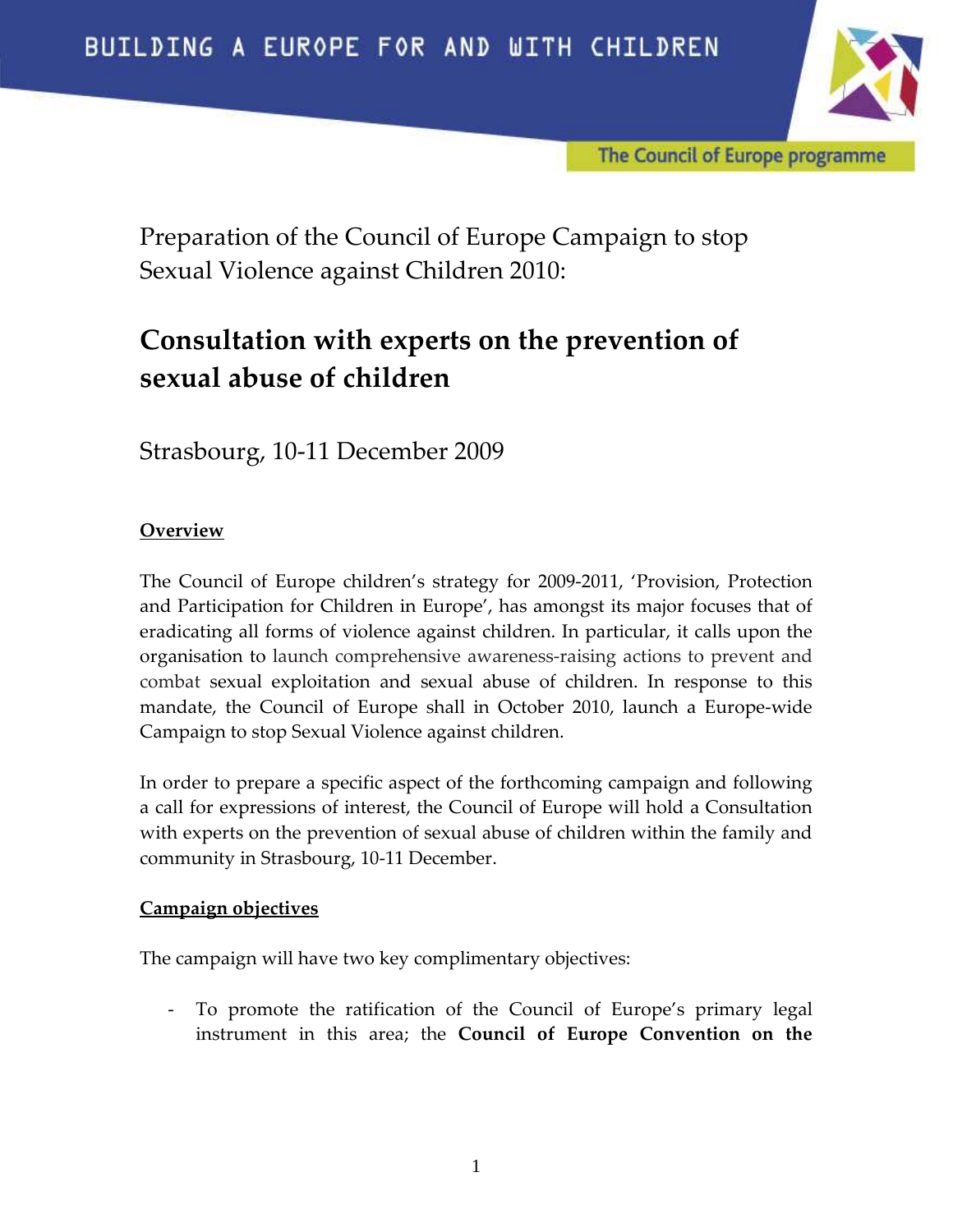Protection of children against Sexual Exploitation and Sexual Abuse<sup>1</sup> (Lanzarote Convention), as well as the Cybercrime Convention and the Convention on Human Trafficking;

- To promote the full implementation of the Lanzarote Convention, through the creation of tools and materials which can be used by state parties to address some of the Convention's particularly innovative yet challenging provisions.

# What will the Campaign focus on?

The Lanzarote Convention addresses the various forms of sexual violence; child pornography, child prostitution, online grooming, child sex tourism and child sexual abuse. Efforts to promote **ratification** of the instrument will therefore deal with all of these issues through the holding of national and regional seminars and conferences aimed at specific target groups including the legal profession, parliamentarians, law enforcement agencies, the private sector etc.

Given that all forms of sexual violence are closely related, actions aiming to facilitate state **implementation** of the provisions of the Convention will also address all of these forms of sexual violence.

Special attention will be given to the prevention of child sexual abuse taking place within the family or community setting. This decision is informed by current data which shows that children are most likely to to be abused by those closest to them – a family member, friends or someone living close by.<sup>2</sup> Such a focus shall help also avoid duplication with the valuable work already being undertaken by other international and non-governmental organisations in the field of sexual exploitation.

## What kind of actions will be undertaken?

The campaign will reflect the many innovative features of the Lanzarote Convention, particularly related to prevention.<sup>3</sup> It shall promote and be informed

 $\overline{a}$ 

<sup>1</sup> Council of Europe Convention on the Protection of children against Sexual Exploitation and Sexual Abuse, CETS 201, Lanzarote, 25/10/2007. (Lanzarote Convention)

<sup>2</sup> *Child sexual abuse in Europe*, Corrine May Chahal and Maria Herczog (eds), Council of Europe Publishing, 2003.

<sup>3</sup> Lanzorote Convention, Articles 4-9 .